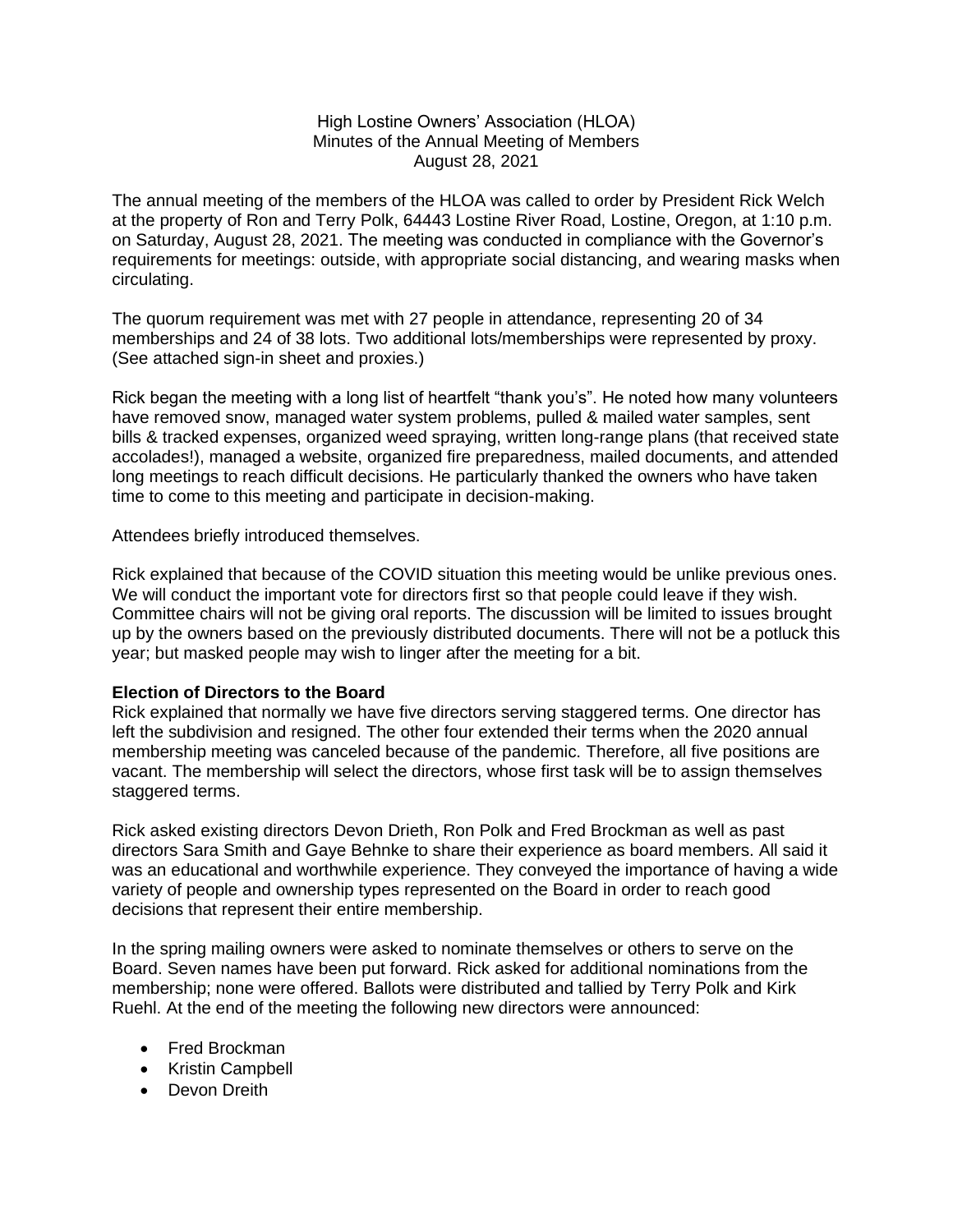- Jen Olson
- Ron Polk

## **Questions from the membership**

### Secretary Report

Nancy Clarke clarified that there are seven new owners since the last membership meeting in May, 2019. This amount of turnover is unprecedented. We are very excited to be joined by:

Angie & Paul Hamilton Alex Regan & Andrew Plantinga Jerimiah Marsh & Jennifer Olson Shelley Stonebrook & Doug Snodgrass Kirk & Julie Ruehl Kala & Terry Linville Lori Meyers & Rick Phetteplace

### Treasurer's Report – No Questions Notification of Board Actions After May 4, 2019 & Fire Preparedness

Members were interested in the weir that is being proposed for the stream that runs through the common lot above the reservoir. Fred Brockman explained that after visits from state and federal fire officials and the water master it seemed that building a weir to capture water in the event of a wildfire would be wise because it provides efficient water delivery in addition or instead of the river. The weir only impounds the stream when boards are installed in the structure during a wildfire, creating a two-foot-deep small pond. The small pond lets water flow through an underground pipe to a point just below the reservoir. In a wildfire ODF will bring in collapsible tanks and hoses to that point, and shuttle up small tankers and brush rigs for refilling. The Board approved the expenditure from the general budget, and work is still in the planning stage, specifically to check the integrity of the existing pipe. Work will be staged appropriately with other work from Terry Jones.

### Weeds Committee

Members asked questions regarding the weed spraying that the committee organized for interested owners. Jim Dameron explained that 10 owners chose to participate, which helped get the attention of the county and the extremely busy sprayers. The heat caused delays in getting the spraying done, which was not ideal. Specific owners shared their experiences with success over time, doing their own spot spraying, pulling options, and leaving patches for butterflies. Jim reminded everyone that (a) the county will reimburse 50% of your expenses, (b) killing large patches does no good unless you reseed a strong understory, and (c) this will be a forever problem that needs attention every year. Members expressed interest in continuing the collective effort to hire a sprayer.

### CC&Rs (Covenants, Conditions and Restrictions)

New members expressed some confusion about references to "text boxes" in the Companion Document. Nancy Clarke and Rick explained that these were left over from extensive work done 10 years ago to make the CC&Rs more functional for the HLOA. These have now all been formally adopted, assigned to committee, or abandoned. The newest version of the Companion Document is posted on the website. Paper copies are available today for anyone who needs them. Everyone should be very familiar with this document.

# ACC (Architecture Control Committee)